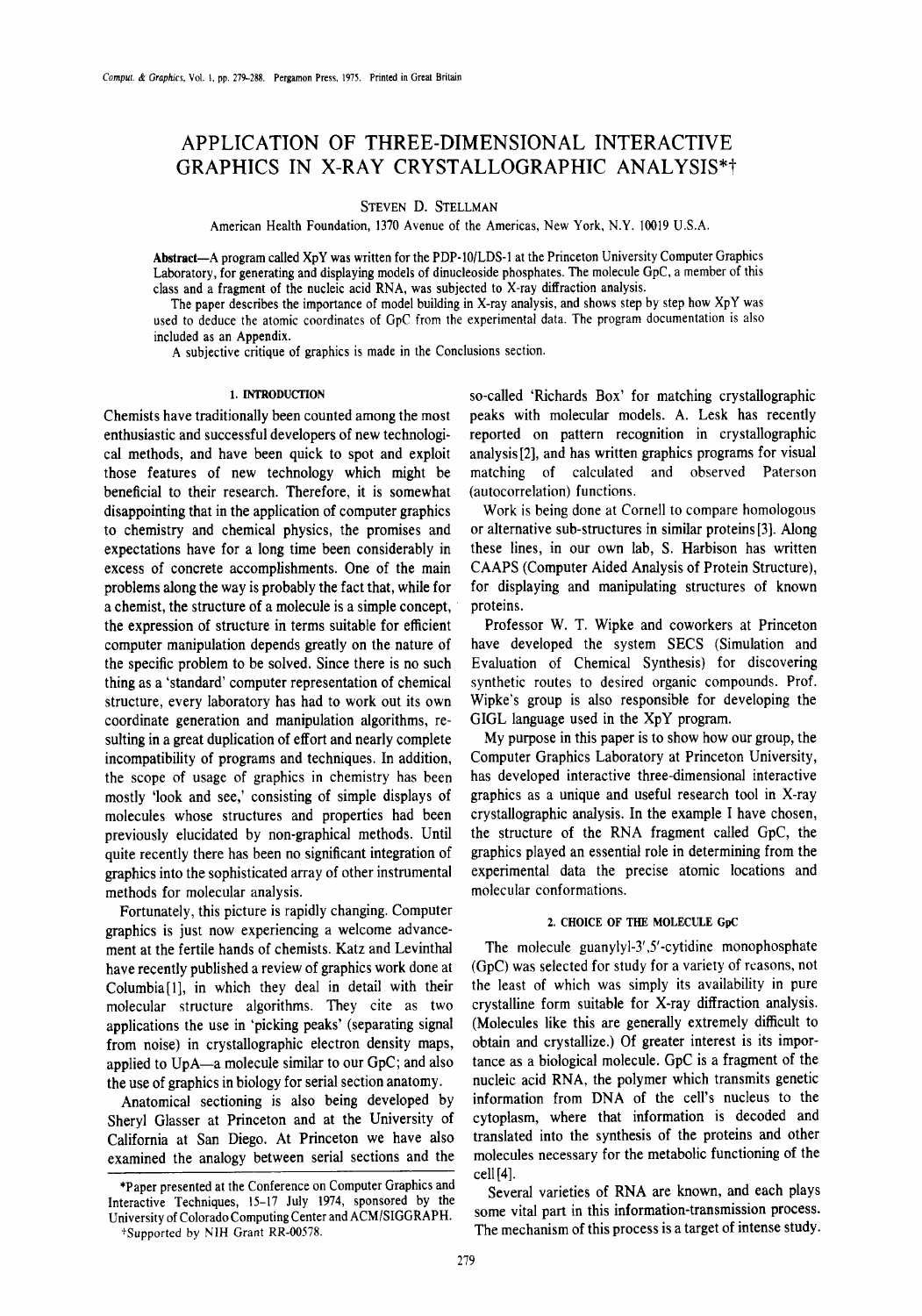It is well known that the *shape* or *conformation* of each form of RNA is a crucial factor in its correct biological functioning. Hence, X-ray analysis is a natural choice for studying these molecules, because it is the physical technique best capable of revealing the relative positions of atoms and thus the conformation.

Why not, then, perform X-ray analysis directly on RNA rather than its sub-units? In fact, this is often done with a great measure of success [5], but because of the tremendous size of these polymers and the random repetition of their sub-units, single crystals cannot be obtained. This procedure inherently limits the resolution of coordinates to about  $3\text{\AA}$  at best, which is not sufficient to distinguish individual atoms. Crystallography of low molecular weight compounds, by contrast, can routinely locate atoms within 1Å resolution or less, and can even account for anisotropic thermal atomic vibrations.

Finally, the choice of GpC as a representative of its class was important because knowledge of its conformation would be helpful in constructing a model of a smaller type of RNA for which single crystal data *is* available, namely, transfer RNA or tRNA. Model-building will be an essential preliminary task in the ultimate solution of the tRNA's atomic structure, for reasons now to be explored.

#### 3. IMPORTANCE OF MODEL-BUILDING

To obtain the atomic structure of any molecule, it should in principle be possible to simply subject the crystal to an X-ray beam and measure the intensities and phases of the diffracted rays. Since the atoms (or rather their electrons) are responsible for the scattering, a three-dimensional Fourier inversion of the diffraction pattern must reveal the atomic coordinates:

$$
\rho(x, y, z) = \sum_{h,k,l} |F(h,k,l)| \exp [i\alpha(h,k,l)] \exp [2\pi i (hx+ky+lz)]
$$

where  $\rho(x, y, z)$  is the electron density at a point in space  $(x, y, z)$ , h, k and l are integral Miller indices for planes passing through the crystal (h is the reciprocal of the x intercept of a given plane;  $k$  and  $l$  are the y and z intercepts),  $|F(h, k, l)|$  is the square root of the intensity of the diffracted beam in the direction h, k, l, and  $\alpha$ (h, k, l) is the phase of that beam.

Computer analysis of diffraction data involves much more than simply evaluating the above formula, however, for the following reason. Any electromagnetic radiation (such as an X-ray) can be represented mathematically by two components, the amplitude and phase, given in the equation by  $|F|$  and  $\alpha$ , respectively. Unfortunately, the phase is not measurable with present diffraction equipment, so that the experimenter is left with only half the necessary data, viz. the amplitudes. The problem of restoring the phases is one of the most significant problems of molecular biology. For both fiber and crystal work, the most reliable method is to construct a trial model of the molecule under study and calculate the amplitudes and phases from the molecular model. By use of iterative least-squares procedures, the correct phases can be converged upon, and the true structure determined [5].

Use of least-squares methods, as in other applications of numerical analysis, depends critically on the closeness of the trial structure to the actual solution. An average error of about  $0.5~\text{\AA}$  (=5×10<sup>-9</sup>cm) in every atomic coordinate is often sufficient to prevent convergence of the trial structure to the correct molecular structure of a molecule.

Thus, it is quite important, in the case of complex molecules, to be able to predict *ab initio* a nearly perfect trial structure even before analysis of data is begun. In the past this was generally done using stiff wire models, plus the knowledge of likely interatomic bond distance and angles acquired from solution of many molecules.

However, this procedure is not altogether satisfactory for molecules which have a low resistance to deformation and which could conceivably exist in a wide variety of conformations. Wire models, which are excellent when it comes to holding rigid bond lengths and angles, are notoriously poor for modeling flexible torsion angles between successions of bonds. Besides giving inaccurate dihedral angles, the metal variety have to be untightened and retightened with Allen wrenches for every slight adjustment, and the plastic-tube-and-pin models begin to slip after very little manipulation. Furthermore, for chemical structures containing many bonds and occupying great volumes of space, such as nucleic acids and proteins, external supporting devices are required which nearly always render the interior of the molecule inaccessible both to adjustment and view. Finally, under these circumstances, the all-important coordinates are quite difficult to measure accurately enough to serve as input for the least-squares procedure. Enter graphics.

# 4. DESCRIPTION OF THE COMPUTER

The Princeton University Computer Graphics Laboratory is equipped with a Digital Equipment Corporation PDP-10 computer with 64K 36-bit words of memory plus a 5.2 million word disc, coupled to an Evans and Sutherland Line Drawing System 1, a second computer specialized for the generation of interactive displays.

Data for display by the LDS-1 pass through a hardware matrix multiplier and clipping divider, to a line generator producing visible output on a CRT whose viewing area measures  $10 \times 10$  in. The matrix multiplier produces coordinates for a projected view of a three-dimensional structure. The clipping divider eliminates those portions of lines lying outside a window defined by the programmer.

The LDS-1 can display several thousand lines, flickerfree, with real-time manipulative control.

The design of the LDS-1 emphasizes threedimensional displays. Its special hardware features include: (1) internal registers and instructions that operate directly with three-dimensional coordinates; (2) hardware matrix multiplication; (3) depth queueing, or diminishing of intensity as the simulated distance of the image from the observer increases; (4) automatic perspective; (5) the capacity to generate stereoscopic displays, by synchronizing two offset images with a rotating wheel that alternately masks each eye. (Multicolored displays are achieved by a similar technique.)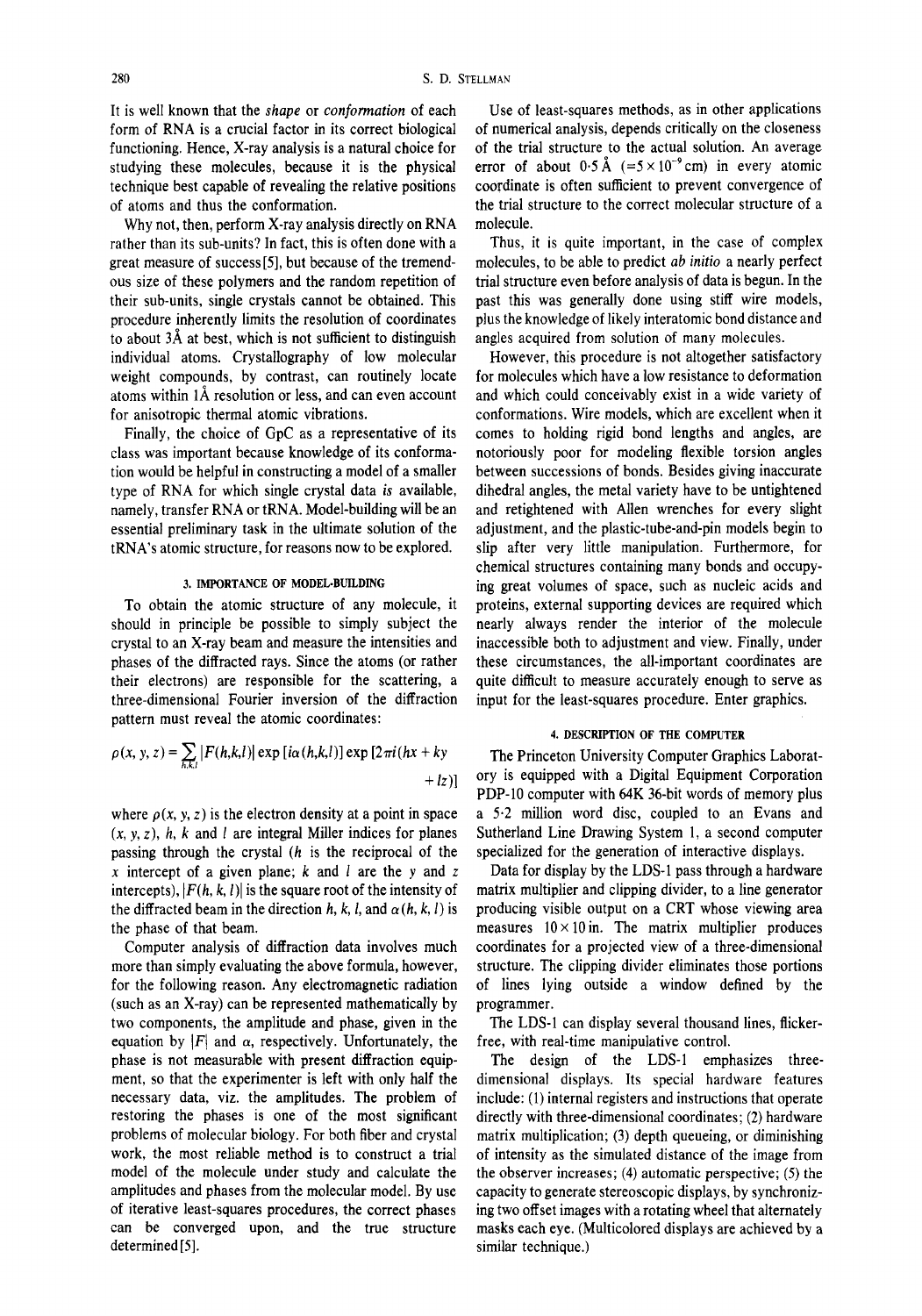Interaction between programmer and display is posible by means of input devices attached to the LDS-1. These consist of a bank of switches, a bank of knobs, a 'joystick' supplying simultaneously two continuous variables, and a three-dimensional acoustic tablet, which senses the  $x$ ,  $y$ , and z coordinates of a sparking penpoint. A bank of lights coupled with the switches is available for output. The sixteen switches can each be set to one of three positions: permanent off, permanent on, and spring-loaded on. A button atop the joystick can serve as a seventeenth switch.

All display programs must: (1) generate a data base of coordinates in the form of packed 18 bit fixed point integers; (2) set registers in the LDS-1 governing the appearance of the display, such as the portion of the screen on which the display appears (registers in the matrix multiplier control translation, rotation, and scaling); (3) execute instructions to generate an image on the screen; and (4) read the interactive input devices for possible modification of the display. For example, a displacement of the joystick might be converted into a displacement of part of the display. Any desired assignment of the parameters supplied by the interactive input devices to kinematic or other modification of the display may be programmed in a suitable language. Several such high level languages have been tested. One has been described by its author, Arthur Lesk[6].

The program was written entirely in FORTRAN. The graphics manipulation package was GIGL v. 2.0, a FORTRAN-like processer wirtten by T. Dyott and W. T. Wipke for this machine. Our experience has shown this to be a superb tool for scientific applications on this machine. A major advantage is that, as the language is entirely compatible with FORTRAN, graphic statements may be freely mixed with non-graphical ones for maximum convenience.

### 5. XpY: THE MODEL-BUILDING PROGRAM

The philosophy of the program to be described is simple: to give the graphics user the capability, from the console, to construct models of the desired molecule consistent with his pre-conveived assumptions about its structure. Essential to success is the ability to immediately test a given model against the X-ray data to see whether it is correct. (There is a built-in irony in crystallography that, while there is no trivial way to deduce a structure directly from the data, any guess at a structure can be trivially and immediately tested to see whether it is indeed correct).

The action of the program will now be described. A concise instruction manual is included as an Appendix. At the computer's request, the user types two choices from the set A, G, C, or U, corresponding to the desired chemical components desired in the dinucleoside phosphate. Sixteen different molecules can be constructed this way, selected from Adenine, Guanine, Cytosine, or Uracil residues, and otherwise having analogous chemical structure to two consecutive bases of RNA. The selected molecule is generated and displayed on the screen. The user then has the option to change values of parameters, such as internal torsional angles and sugar puckering,

either by rotation of a knob or by typing in a specific value on the teletype. The displayed molecule instantly adopts the selected conformation, and the values of the dihedral angles are simultaneously displayed as text at the bottom of the screen. By pressing some of the seventeen switches, the user can at any time request the computer to perform certain tasks, such as typing the current coordinates, or drawing the molecule on the Calcomp plotter for hard copy. The image on the screen may be manipulated so as to show any desired view or perspective.

#### 6. SPECIAL FEATURES FOR GpC

The program functions described above are applicable to any of the sixteen possible XpY molecules. While GpC is the one of particular interest here, the capability for the fifteen others was included because their coordinates were simple to generate (chemically analagous to GpC) and were needed for other biophysical studies made in this laboratory [7].

For GpC, there are certain extra options which relate directly to the existing X-ray data for this molecule, and which were incorporated specifically for use with this data. These options have mostly to do with the overall orientation of the rigid GpC molecule, rather than with the flexing of internal bonds. The X-ray data gave at the outset the physical dimensions of the crystalline unit cell, which is the smallest geometrically repeating unit, and independent density measurements told us the number of GpC molecules (four) to be expected within this volume. These four molecules, furthermore, had to obey certain symmetry relationships among themselves, with the proviso that they also not be intertangled. Thus, it was as important to manipulate the overall mode of molecular packing for GpC as to deform the molecule about its flexible internal bonds.

### 7. SOLUTION OF THE CRYSTAL STRUCTURE OF GpC

The chemical primary structure of the molecule is shown in Fig. 1, and definitions of the dihedral angles are in Table 1. The solution took place in two stages:

1. The conformation of a single GpC molecule was determined *in vacuo,* that is, without regard for solvent or neighboring molecules, by numerically minimizing the intramolecular potential energy[8].

2. The minimum energy structure was packed into the experimental unit cell via graphics and numerical



Fig. 1. Chemical structure of GpC.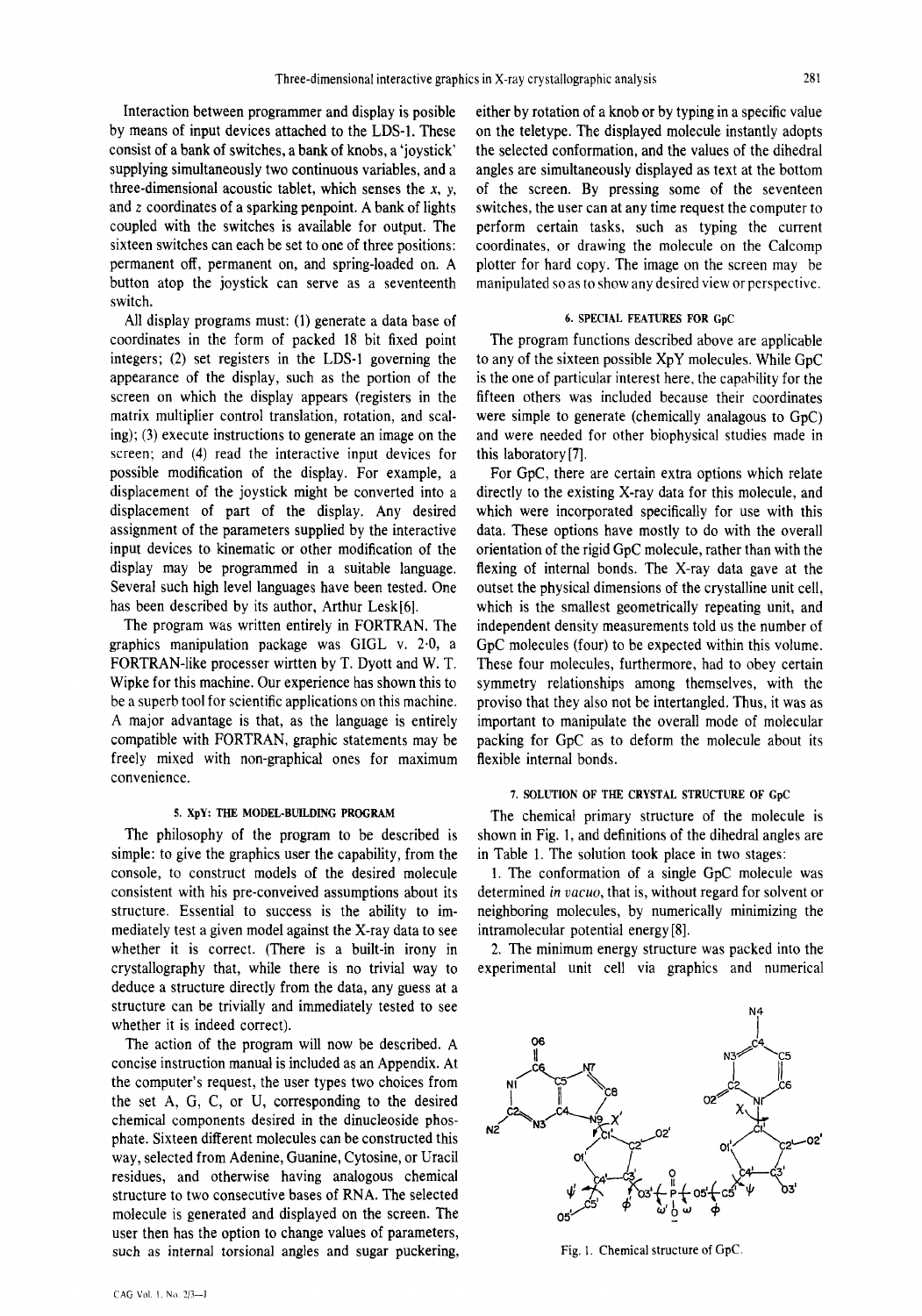|  | Table 1. Definition of dihedral ang- |  |
|--|--------------------------------------|--|
|  | les for GpC                          |  |

| Angle     | <b>Bonds</b>                  |
|-----------|-------------------------------|
| $\chi'$   | O1'-C1'-N9-C8                 |
| ψ'        | $C3'$ - $C4'$ - $C5'$ - $O5'$ |
| φ'        | $P - O$ 3' $- C$ 3' $- C 4'$  |
| $\omega'$ | $O5' - P - O3' - C3'$         |
| ω         | C5'-05'-P-03'                 |
| φ         | $C4'$ - $C5'$ - $O5'$ -P      |
| ψ         | $C3' - C4' - C5' - O5'$       |
| X         | C6-N1-C1'-O1'                 |

All angles A-B-C-D are measured clockwise from A to D when viewed along B-C. A eclipsing D is  $0^{\circ}$ .

methods, subject to additional experimental constraints. Each packing mode so found was visually examined and those free of intermolecular entanglements were compared against the X-ray data by Fourier inversion. That packing mode yielding the smallest discrepancy index (a number computed somewhat like a least-squares residual) was deemed correct and further refined by non-graphical methods [9].

An explanation of the rationale for systematically choosing various packing schemes for study has been presented elsewhere, as have details of the *in vacuo*  calculation[8,9]. As these details are largely in the chemical realm, they are of minimal interest here and are omitted.

A selection of the various packing schemes found and their discrepancy indexes relative to the experimental data are given in Table 2; the schemes are pictured in Fig. 2. In particular, the one labeled A had the lowest R-factor, 39.0 per cent, and was tentatively thought correct. A simple independent test was available (SWITCH 4) by graphically superimposing the 4,0,2 plane on the displayed model, and observing that a great many atoms lay in this plane. Since the X-ray data showed a very strong reflection in that direction, implying that much scattering material lies in this plane, this was an important confirmation of the trial structure.

Finally, the coordinates of all the atoms were transferred to tape and taken to a much faster computer (360/91) for subsequent least-squares refinement. This work is now complete and is described elsewhere<sup>[10]</sup>.

#### **8. HOW TIlE PROGRAM WORKS**

After initializing a number of variables, setting up the display logic in terms of items, instances, and pictures (required by GIGL), calculating initial coordinates of the



Fig. 2.

Table 2. Three packing schemes found for the molecule GpC and their conformations

| Form        | Fig.<br>No.    |                     | Eulerian<br>Energy,<br>Dihedral angles, degrees<br>kcal/mole<br>angles |                   |                   |                   |                  | Discrepancy<br>index, R |                     |                 |                   |                               |                         |
|-------------|----------------|---------------------|------------------------------------------------------------------------|-------------------|-------------------|-------------------|------------------|-------------------------|---------------------|-----------------|-------------------|-------------------------------|-------------------------|
|             |                | Y'                  | ď'                                                                     | $\phi'$           | $\omega'$         | $\omega$          | Φ                | ψ                       | $\boldsymbol{\chi}$ | ₩               | Ξ                 |                               |                         |
| A<br>В<br>C | 2d<br>2f<br>2g | $-1$<br>$-1$<br>269 | 62<br>62<br>61                                                         | 200<br>203<br>155 | 296<br>294<br>114 | 271<br>277<br>119 | 194<br>192<br>69 | 57<br>52<br>25          | -21<br>$-21$<br>-97 | 223<br>8<br>163 | 280<br>100<br>246 | $-38.0$<br>$-38.0$<br>$-15.7$ | 0.393<br>0.590<br>0.627 |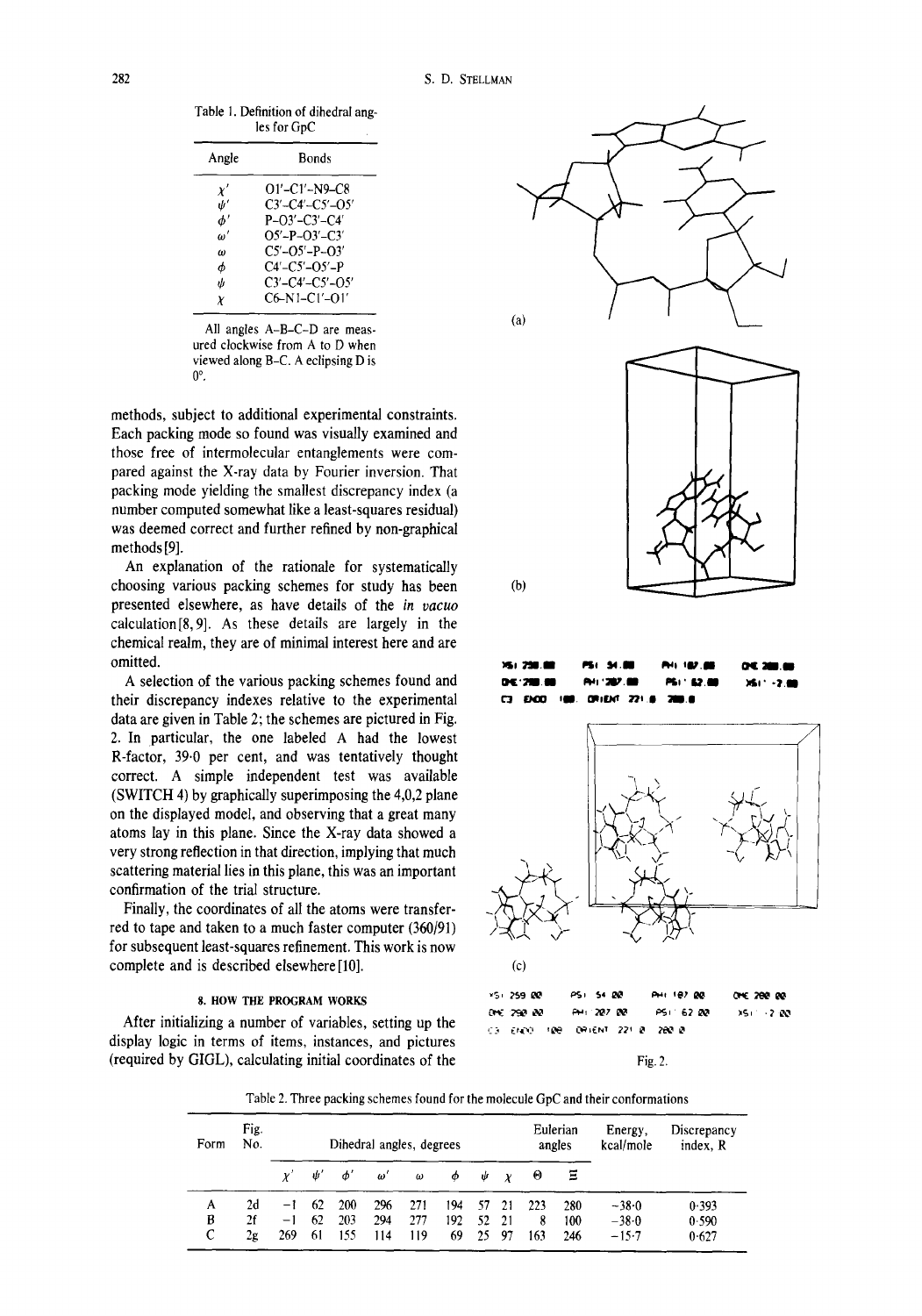





ORIENT 221 @

 $\infty$  $\alpha$ 

C3 ENOD 108

 $(f)$ 

| <b>XSI 260 00</b> | PS: 55 000                   | <b>PHI 191 88</b> | ONE 276 88 |
|-------------------|------------------------------|-------------------|------------|
| DE 293 88         | 2010 12:30                   | PSI 62 00         | $25 + 00$  |
|                   | C3 ENDO 188 ORIENT 7-8 188 8 |                   |            |



Fig. 2. (a) Lowest minimum energy conformation calculated for an isolated GpC molecule, sugar pucker  $C3'$ -endo.  $E =$  $-39.0$  kcal/mole. (b) Lowest energy packing scheme for GpC, sugar pucker C3'-endo. denoted Form A. This trial structure was successfully refined against our X-ray data.  $E = -38.0$  kcal/mole. The figure shows molecule 1 (see the table accompanying Switch 6) in the unit cell. Ic) Same as {b). but showing entire contents of unit cell. (d) Two contiguous unit cells viewed along crystallographic b axis. For clarity, only two of the four molecules in the unit cell are shown. (e) Same view as (d), with all four molecules in the unit cell shown. (f) Form B packing scheme for the lowest energy single molecule conformation.  $C3'$ -endo.  $E =$  $-38.0$  kcal/mole. This trial structure could not be refined. Same xieu a> {d). Ig} Possible packing scheme C, sugar pucker  $C3'$ -endo.  $V = -15.7$  kcal/mole. Same view as  $(d)$ .

molecule, and drawing it on the screen, the program then enters the following loop:



The subroutine UPKEEP reads all the input devices for the graphics {I7 switches, X-Y joystick. 4 potentiometric knobs, 3-D acoustical tablet) and stores their values. By convention, if switches I and tl are on simultaneously, the overall image is controlled by the following table:

| Device   | Action               |
|----------|----------------------|
| Knob i   | X-rotation           |
| Knob 2   | Y-rotation           |
| Knob 3   | Z-rotation           |
| Knob 4   | Z-translation (zoom) |
| Jovstick | X-Y translation      |

Besides this overall control, and independently, the switch readings are interpreted as OFF or ON (i.e. they have values of  $T$ . or  $F$ . in the logical IF statements), and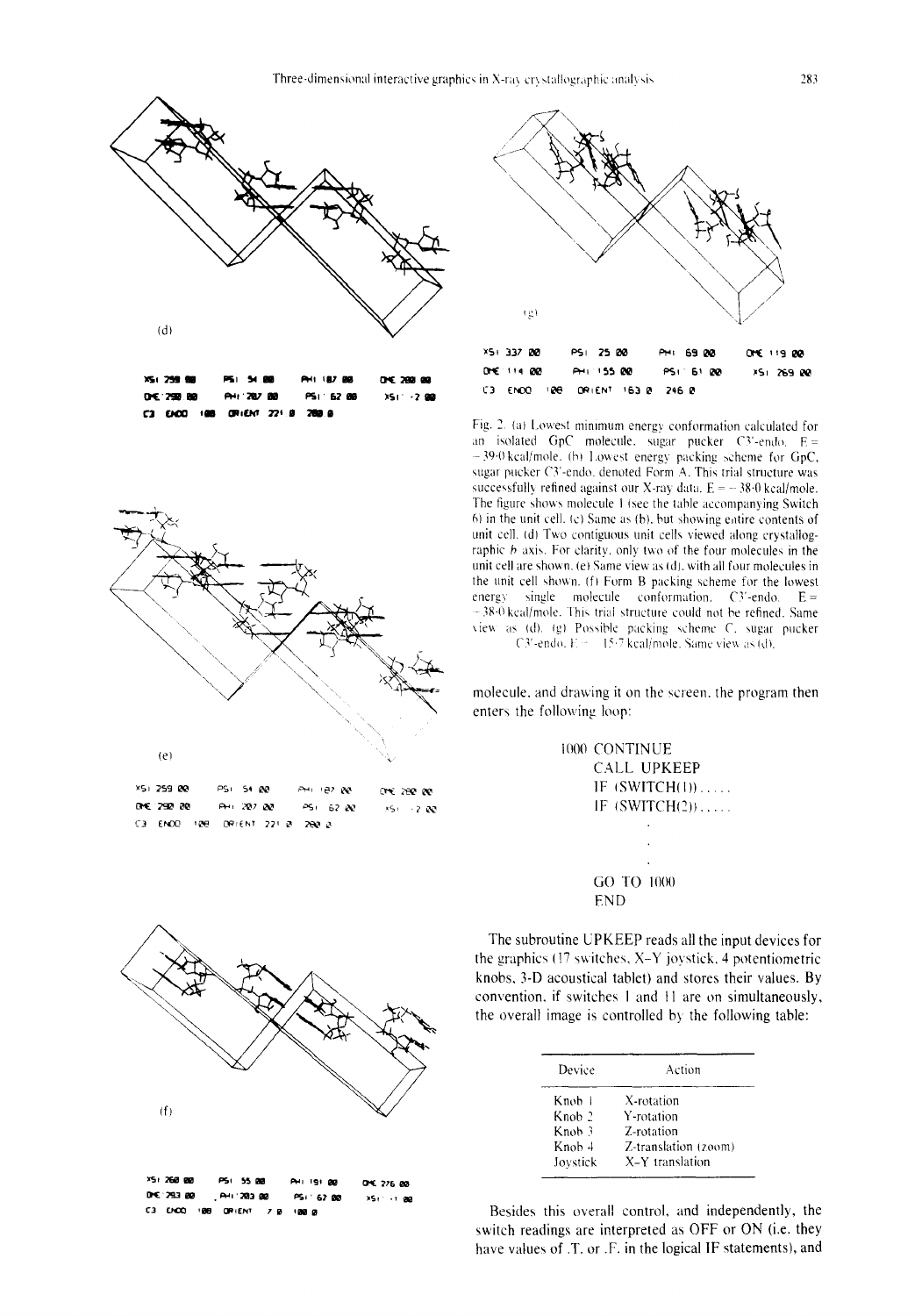program execution is controlled accordingly. For exam- zero, and are later varied through knobs or teletype ple, the interpretation of interaction.

# IF (SWITCH(5)) CALL ADJCEL

is that is SW 5 is turned on, the program displays one of the 26 unit cells contiguous with the basic one always shown.

As long as no deformation of the molecule is requested, the coordinates of the original are kept as the data base and are never changed. Effective rotation, translation, and clipping are performed on this original by LDS-1 hardware.

Whenever deformation is requested, the PDP-10 must re-compute an entire set of coordinates from scratch, scale them, issue new drawing instructions, and pass them on to the graphics. This turns out to be very fast and scarcely interferes with the interactiveness at all.

# *A. Initialization of coordinates*

The fastest way of generating a molecule is by a linked-atom matrix method[11], provided that the molecule can topologically be represented as a polymer with not too long side chains. Preliminary examination showed that this was possible for all the dinucleoside phosphates. Figure 3 shows the structure of GpC when represented this way.

### *B. Display structure*

The GIGL language allows creation of items, instances, and pictures within a logical hierarchy. The structure of the XpY program is shown in Fig. 4.

The meaning of the picture is that INSA is an instance of the item ITXT. ITXT is the textual display of names and values of angles, and INSA is an instance which maps

ITEMS INSTANCES

TWO DIMENSIONAL



Fig. 4. Display structure of the program XpY.

that text onto the bottom of the screen. The meanings and uses of the other items are given in the next section. The



Fig. 3. Linear polymeric structure of GpC molecule.

The algorithm given by Scott and Scheraga requires three types of parameters: bond lengths, bond angles, and dihedral angles [12]. A linked-atom algorithm is simply a way of using these parameters to compute Cartesian coordinates.

Values of bond lengths and angles for the base ring structures and ribophosphate fragments were taken from Arnott [5], and held constant. Dihedral angles in the planar bases are either  $0^{\circ}$  or 180°, and were determined by inspection. Dihedral angles in the five-membered sugar rings are variable and depend on the state of sugar pucker. We represent the sugar pucker (i.e. the out-of-plane deformation of the five-member furanose ring) by T. Sato's pseudo-rotation coordinate system, so that the coordinates of all five atoms can be generated from a single parameter,  $\Phi[13]$ .

Eight parameters now remain unspecified, viz. the dihedral angles described in Fig. 1. These are initialized to

ultimate display instruction, which is executed once in the program, is

# CALL DISPLAY ('INSA', 'TOP')

where the first argument is the highest order twodimensional construct and the second is the highest in three dimensions. When deformations or other changes are desired, the display structure originally created is not disturbed, but the fresh drawing instructions are generated in dummy items and at the last minute are substituted into their appropriate logical places in 'INSA' or 'TOP'.

### *C. How the options work, switch by switch*

1. IF (.NOT. SWITCH(l)) CALL PLOTD('TOP')

PLOTD is a subroutine which digitizes the screen image currently represented in the picture 'TOP', and draws it on-line on the CALCOMP plotter.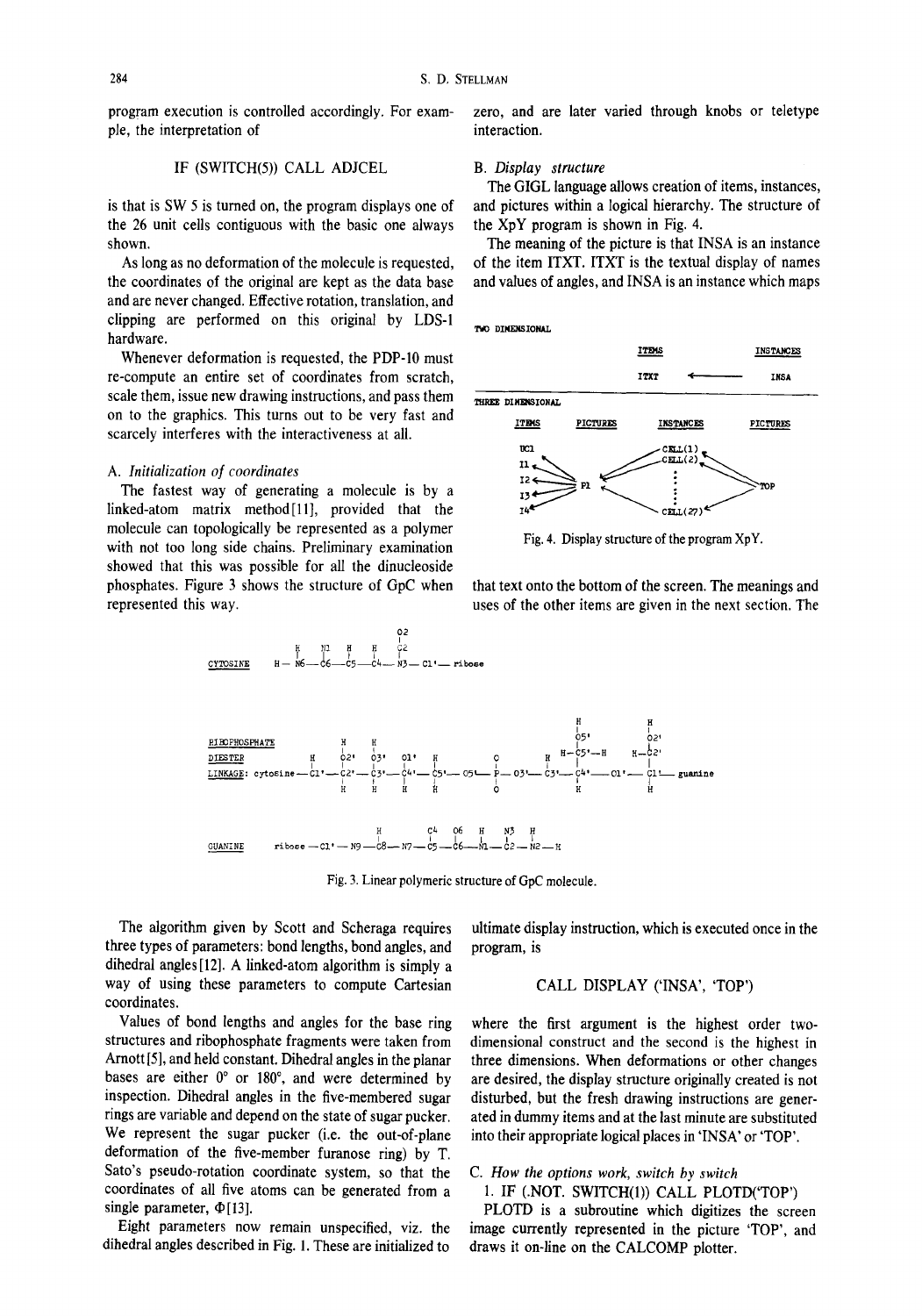### 2. IF (SWITCH(2)) CALL BLANQ

```
SUBROUTINE BLANQ 
CALL BLANK ('I2') 
CALL BLANK ('13') 
CALL BLANK ('14') 
RETURN 
END
```
The items I2, I3, and 14 contain symmetry-generated copies of the original molecule, I1. (See Switch 6) Setting Switch 2 on blanks out these images, leaving only the original. Extra code not shown unblanks them when the switch is turned off. They are initially invisible.

# 3. IF (SWITCH(3)) CALL QUERY

The computer retrieves the coordinates of three atoms entered by the user and calculates distances and an angle by conventional geometry.

4. IF (SWITCH(4)) CALL GETPUK

| SUBROUTINE GETPUK<br>COMMON PHIPUK<br>CALL UPKEEP<br>$PHIPUK = DEG(DKNOB(3))$ | reads the knobs<br>takes the reading of<br>knob 3 and converts<br>it to an angle in<br>degrees                                               |
|-------------------------------------------------------------------------------|----------------------------------------------------------------------------------------------------------------------------------------------|
| CALL DINUK                                                                    | reconstructs a new<br>molecule with sugar<br>puckering corres-<br>ponding to<br>the<br>pseudo-rotation<br>value given<br>as<br><b>PHIPUK</b> |
| .                                                                             |                                                                                                                                              |

#### RETURN

### 5. IF (SWITCH(5)) CALL ADJCEL

During initialization, twenty-seven instances of the unit cell and its contents were made, each differing from the others by a translation along each of the three crystallographic axes. The original image is 'CELL(14)', and the remainder are its 26 contiguous neighbors. The subroutine ADJCEL simply blanks all of these instances except for the one requested.

### 6. IF (SWITCH(6)) CALL QUIV

The subroutine QUIV calculates the coordinates of molecules 2, 3, and 4 in the unit cell, based on molecule 1 and the following symmetry scheme.\*

| Molecule |                   | Fractional coordinates |      |
|----------|-------------------|------------------------|------|
|          | x                 |                        | z    |
|          | $-\mathbf{x}$     |                        | $-2$ |
|          | $\frac{1}{2} + X$ | $rac{1}{2} + y$        | z    |
|          | $\frac{1}{2} - x$ | $rac{1}{2} + y$        | - 7. |

\*This corresponds to the space group C2. For further details concerning molecular symmetry, see [9].

tit can be seen that, as with least-squares residuals, the smaller R is, the more nearly correct the trial structure is.

Fractional coordinates are a way of representing the symmetry positions of molecules relative to the unit cell. They are more convenient than Cartesian coordinates, because the unit cell is not always coincident with an orthogonal coordinate system. In the case of GpC, the unit cell is monoclinic, meaning that its  $x$ ,  $y$ , and  $z$  lengths are all different, and its  $x$  and  $z$  axes are inclined at an angle other than  $90^{\circ}$  to each other.

Once the Cartesian coordinates of molecules 2, 3, and 4 are computed, drawing instructions for molecule 2 are placed in item 'I2',  $3$  in 'I3', and  $4$  in 'I4'.

# 7. IF (SWITCH(7)) CALL ORIENT

The subroutine ORIENT reads two Eulerian angles from the teletype and uses them as global rotation angles for the molecule about  $x$  and  $z$  axes, relative to the fixed unit cell. A third Eulerian angle is unnecessary, because the X-ray data tells us the bases should be parallel to the y axis, thus removing one degree of freedom: in practice, the Cytosine base is generated parallel to the y axis.

# 8. IF (SWITCH(8)) CALL GETPM

Subroutine GETPM reads the knobs and translates each value to an angle in degrees. If switch 9 is simultaneously off, the order of knobs and angles is knob  $1 = x$ ; knob  $2 = \psi$ ; knob  $3 = \phi$ ; knob  $4 = \omega$ . If switch 9 is on, the order is knob  $1 = \omega$ : knob  $2 = \phi'$ ; knob  $3 = \psi'$ ; knob  $4 = x'$ .

The subroutine then calls DINUK, which reconstructs the entire molecule based on these new dihedral angles, and redraws the molecule.

### 10. IF (SWITCH(10)) CALL PLANE

The computer requests three integers (Miller indices h,  $k$ ,  $l$ ) and draws the corresponding plane over the unit cell. It simply floats each integer, takes its reciprocal, and uses that number as the fractional coordinate in a drawing instruction.

### 12. IF (SWITCH(12)) CALL TYVAL

The computer requests an integer,  $n$ , and an angle, sets the nth dihedral angle to that value, leaving the rest alone, and reconstructs the molecule by calling DINUK.

### 14. IF (SWITCH(14)) CALL GETORT

This operates like switch 7, except that input is from the knobs instead of the teletype.

# 17. IF (SWITCH(17)) CALL CALCSF

The subroutine CALCSF is a modification of an existing program for computing structure factors from coordinates. The output lists the calculated and observed structure factors side by side for the strongest reflections, and computes the R-factor or discrepancy index:

$$
\mathbf{R} = \Sigma |(|F_o| - |F_c|)|/\Sigma |F_o|
$$

where  $F<sub>o</sub>$  is the observed structure factor and  $F<sub>c</sub>$  is its calculated value.<sup>+</sup>

### 9, **CONCLUSIONS**

Since the purpose of this meeting is to record advances in computer graphics, it is appropriate for me to outline what I think are our genuine accomplishments, and at the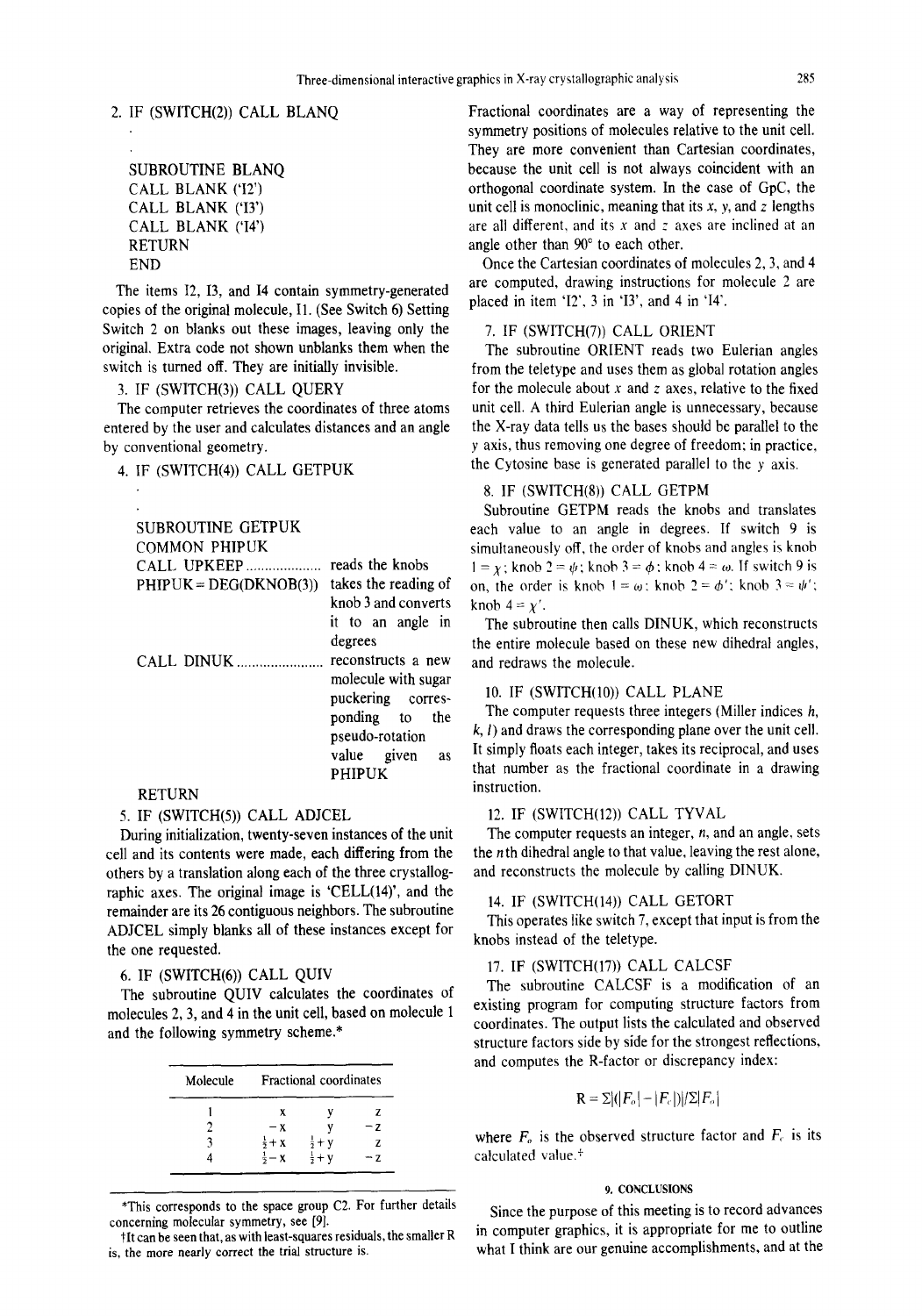same time draw attention to pitfalls and shortcomings which I have met.

The most important accomplishment I can name has been the desctruction of the prejudice held by many chemists against graphics as a research tool. Under the principle 'nothing succeeds like success,' I can safely predict a mushrooming interest in graphics in chemistry. encourage equally by diminishing costs of suitable hardware and by increasing support from traditional sources.

On a more technical level, it should be pointed out that the graphics did not automate the crystallographic process the way, say, an improved Fourier routine would have, but rather added in significant measure to the judgment capabilities of the chemists themselves. In other words, the graphics did not help to 'crank out" the answer, but rather extended the capability and creativity of the users so that we could make better judgments about how to apply our chemical intuition.

To go back a bit, even before the graphics was brought in, the problem was assessed chemically, and certain constraints were deduced from the data. These were then reduced to mathematical form and programmed into the graphics. For example, a technique called the Patterson method [2] located the position of the single phosphorus atom of GpC. One function of the subroutine ORIENT is therefore to translate the GpC molecule as a rigid body to place the phosphorus atom at that location. Another chemical consequence was the likelihood that the G and C bases of different molecules would be mutually oriented in one particular way (Watson-Crack base pairing)[4]. This was not programmed, but served as a visual check on trial solutions suggested by graphical manipulation.

1 am not the least embarrassed to say that many promising avenues were not explored simply because we came across the correct answer so soon after beginning, and therefore were not motivated to go further. For example, we were prepared to write a lengthy subroutine to compute intermolecular energies, if visual assessment of entanglements was not good enough. To our relief (and delight) the visual quality was so good we scrapped the idea.

Of the graphics method itself, we learned that interaction is desirable and possible for quite complex molecules. The algorithms chosen for coordinate generation and manipulation proved to be efficient, and the execution of drawing instructions was fast. The only step which broke the interactivity was the Fourier transform; 1 do not know how to speed that up. I hasten to add that, because of the desirability of comparing calculated and observed structure factors side by side, this step gives the illusion of being I/O bound, so the time drawback is not serious.

An obvious criticism is that we have to recompute and redraw the entire molecule every time one of its dihedral angles is changed. Why not just rotate about that bond in hardware? The answer is that, while we technically could, there seems to be no easy way on the LDS-1 to recover the transformed coordinates needed for evaluation of R and for a permanent record.

The use of switch 9 to indicate by being on or off which

four of the eight dihedral angles to attach to the knobs was unsatisfactory. It proved harder than we first thought to make the knobs remember where they were when switch 9 was reset. However, we like the idea of using one to multiply the number of others, The stereo and color options, though available, did not seem to enhance the image and were not often used.

In conclusion, the graphics does an outstanding job for structural problems in which simple geometric constraints introduce great difficulties, especially when analytical solutions become hopelessly unworkable. As I showed in a recent work on graphics and helical polymers[14], it provides necessary mathematical backup for situations where the user needs to rely most on intuition.

*Acknowledgements--The* Princeton University Computer Graphics Laboratory is supported by NIH Grant RR-00578. My best critics were Dr. Brian Hingerty and Dr. Suse Broyde. For generous helpings of advice on graphics and applications I wish to thank Dr. Arthur Lesk, Dr. Peter Bond, Dr. Sheryl Glasser and Dr. Peter Gund. Prof. Robert I.angridge was most responsible for our working on the problem.

Photographic work and technical details were by Edwin Heilweil and Russel Massey.

#### **REFERENCES**

- 1. L. Katz and C. Levinthal, Interactive computer graphics and representation of complex biological structures, *Ann. Rev. Biophys. Bioeng.* i, 465 (1972).
- 2. A. Lesk, Pictorial pattern recognition and the phase problem of X-ray crystallography, *Commun. ACM* 15, 3 (1972).
- 3. P. K. Warme, R. W. Turtle and H. A. Scheraga, Comparison of three-dimensional structures of macromolecules, *Comput. Prog. Biomed.* 2, 248 (1972).
- 4. J. D. Watson, *Molecular Biology of the Gene.* Benjamin, New York. 2nd Ed (1970).
- 5. S. Arnott, J. Wonacott and S. D. Dover, Least-squares refinement of the crystal and molecular structures of DNA and RNA from X-ray data and standard bond lengths and angles, *Acta Cryst.* B25, 2192 (1969).
- 6. A. Lesk, Generation of interactive displays from FORTRAN using the PDP-10/LDS-1 computer graphics system, *Software: Practice Experience* 2, 259 (1972).
- 7. S. B. Broyde, S. D. Stellman, B. Hingerty and R. Langridge, Conformational stability in dinucleoside phosphate crystals, *Biopolymers* 13, 1243 (1974).
- 8. S. D. Stellman, B. Hingerty, S. B. Broyde, E. Subramanian, T. Sato and R. Langridge, Conformation of guanosine-3',5'cytidine monophosphate (GpC), *Macromolecules* 6, 652 (1973).
- 9. S. D. Stellman, B. Hingerty, S. B. Broyde, E. Subramanian, T. Sato and R. Langridge, Structure of guanosine-Y,5'-cytidine monophosphate. I. semi-empirical potential energy calculations and model building, *Biopolymers* 12, 2731 (1973).
- 10. B. Hingerty. E. Subramanian. S. D. Stdlman, S. B. Broyde, T. Sato and R. Langridge, Structure of guanosine-Y,5'-cytidine monophosphate. II. structure of the calcium derivative in space group P2,, *Biopolymers* (1974, in press).
- I I. S.D. Stellman, Computer simulation of polymer conformation and conformational thermodynamics, Ph.D. Thesis, New York University (1971).
- 12. R. A. Scott and H. A. Scheraga, Conformafional analysis of macromolecules. II. The rotational isomeric states of the normal hydrocarbons, *J. chem. Phys.* **44**, 3054 (1966).
- 13. T. Sato, Private communication.
- 14. S. D. Stellman, Computer graphics in the solution of the Chain Deformation Problem, *Macromolecules* 7, 296 (1974).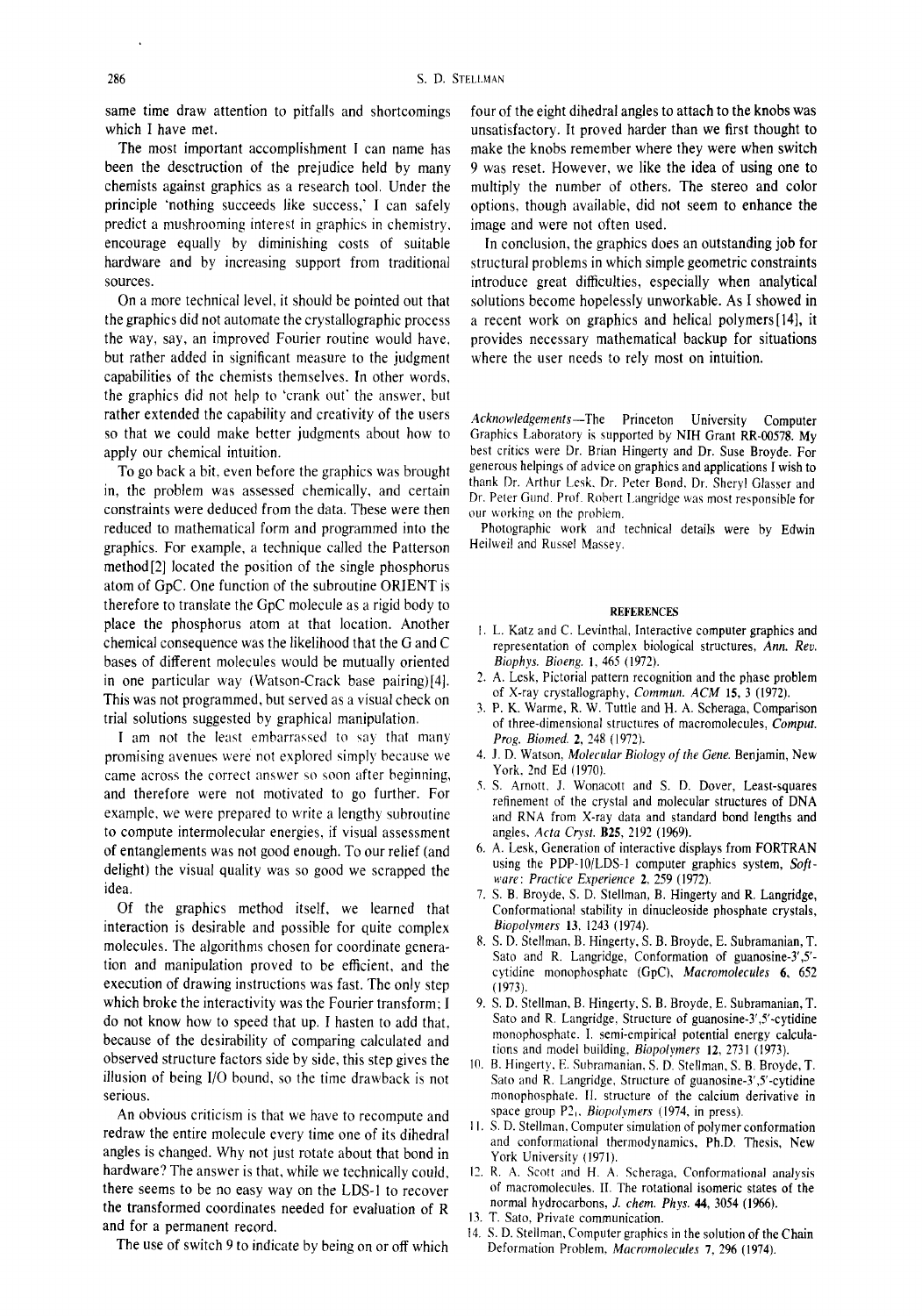# **APPENDIX**

# *Documentation for XPY*

# *Introduction*

I. Program XPY is a generalized program for building and displaying models of dinucleoside  $3'$ -5' phosphates, where X and Y can be any of the bases A, G, C, or U.

The user can simultaneously and independently adjust the values of eight commonly referred-to-backbone dihedral angles, as well as the puckering of the sugar. The conformational energy of the molecule can be computed and typed out.

#### Special features for  $G_pC$ :

The unit cell dimensions, which are known from crystallographic analysis, can be used to generate equivalent molecules at symmetrically located positions with the cell. The molecules can then be oriented within the cell to maximize observed hydrogen bonding or minimize packing conflicts. The structure factors can be calculated and compared with the X-ray data.

#### *Method*

The parameters for the four bases, A, C, G, and U, are computed at the beginning of the program. The molecule is constructed with a Scott-Scheraga successive matrix transform scheme, working from the 5' end to the 3' end: base-sugarphosphate-sugar-base.

New values of the dihedral angles are constantly input to provide fresh conformational coordinates, as recalculated under the matrix scheme.

For G<sub>p</sub>C, the three equivalent molecules in the unit cell are calculated under the symmetry of the C2 space group.

#### *To execute*

- 1. Log in on the PDP-IO.
- 2. RUN DSK XPY[30, 14].
- 3. Computer will type:

DINUCLEOS1DE PHOSPHATE XPY X:

User must then type in desired Y-linked base. E.g.

 $X: G$  (User typed in the latter G)

Computer types

Y:

User must type in desired 5'-linked base, such as C:

#### $Y:C$

(All user responses, of course, are followed by a carriage return)

### AT START OF PROGRAM, SWITCHES 1 and 11 MUST BE TURNED ON.

*4. Interaction* 

Image of the molecule now appears on the screen. (If  $G_pC$ , the unit cell will be outlined around the molecule). The following switches are now interactive.

- SWITCH l: Turn off briefly to plot the image on the screen onto the Calcomp plotter.
- SWITCH 2: SWITCH 3: Turn on to blank out the three equivalent molecules--which are generated by SWITCH 6. Turn on briefly for QUERY.
- The computer types "Q:" The user responds with a string of the form XIIXIIXII, where  $X =$  either M or S (for main or side chain), and  $II = a$  twodigit integer index number within the desired array (main or side).

A list of index numbers for the  $G_pC$  molecule is available from S. Stellman.

Computer then types out the bond distances between the first and second, and second and third. atoms, along with the included bond angle.

SWITCH 4: When turned on, knob 3 can change the sugar puckering,  $\Phi$ , in increments of  $9^{\circ}$  from  $0^{\circ}$  to 360°. Each 9° increment corresponds to a different mode of puckering, whose name is displayed on the screen.

| Φ                                                                                                                                                                               | Puckering                                                                          | Φ                                                                                                                                   | Puckering                                                           |
|---------------------------------------------------------------------------------------------------------------------------------------------------------------------------------|------------------------------------------------------------------------------------|-------------------------------------------------------------------------------------------------------------------------------------|---------------------------------------------------------------------|
| $342^{\circ} - 9^{\circ}$<br>$18^{\circ} - 45^{\circ}$<br>$54^{\circ} - 81^{\circ}$<br>$90^{\circ} - 117^{\circ}$<br>$126^{\circ} - 153^{\circ}$<br>$162^{\circ} - 189^{\circ}$ | $Cl'$ -exo<br>$O1$ -endo<br>$C4'$ -exo<br>$C3'$ -endo<br>$C2'$ -exo<br>$C1'$ -endo | 198°-225°<br>$234^{\circ} - 261^{\circ}$<br>$270^{\circ} - 297^{\circ}$<br>$306^{\circ} - 333^{\circ}$<br>$342^{\circ} - 9^{\circ}$ | $O1$ -exo<br>$C4'$ -endo<br>$C3'$ -exo<br>$C2'$ -endo<br>$C1'$ –exo |

| SWITCH 5: | Turn on briefly. Computer types out                   |
|-----------|-------------------------------------------------------|
|           | CELL NO:                                              |
|           | User then types in an integer $(12)$ from 01 to 27.   |
|           | corresponding to one of 27 unit cells continuous to   |
|           | the displayed (which is itself No. 14).               |
| SWITCH 6: | Turn on briefly. Computes and displays three          |
|           | molecules in the unit cell equivalent to the first by |

- molecules in the unit cell equivalent to the first by C2 symmetry. This may be left on in conjunction with Switches 7 and 14.
- SWITCH 7: Turn on briefly. Computer types out

#### ORIENT:

User types in two angles,  $\Theta$  and  $\Xi$  (2F) format, as decimal numbers between 0 and 360 degrees, to orient molecule I within the unit cell. Orientation is constrained so that phosphorous atom lies at  $(3, 0, -1)$ , and plane of cytosine base is parallel to the y-axis.

SWITCH 8: Leave on as desired. Attaches dihedral angles to knobs, and displays their values as text at the bottom of the screen. The user can thus deform the molecule as if it were a wire model. This option works in conjunction with SWITCH 9 as follows.

| SWITCH 9 ON      | <b>SWITCH 9 OFF</b> |  |
|------------------|---------------------|--|
| Knob $1 \omega'$ | χ                   |  |
| Knob $2 \phi'$   | ŵ                   |  |
| Knob $3 \psi'$   | Φ                   |  |
| Knob 4 $x'$      | $\omega$            |  |

#### SWITCH 10: Turn on briefly. Computer types:

# H, K, L(31):

Type in three integers separated by blanks or commas. The crystallographic plane corresponding to H, K, and L supplied will appear. To turn it off, hit switch 10, follow immediately with CR.

SWITCH 12: Turn on briefly. Computer types "TY:" User types an integer, followed by a space, followed by an angle (F10.0) from 0 to 360 degrees. One of the dihedral angles is then set to value just typed in as follows: